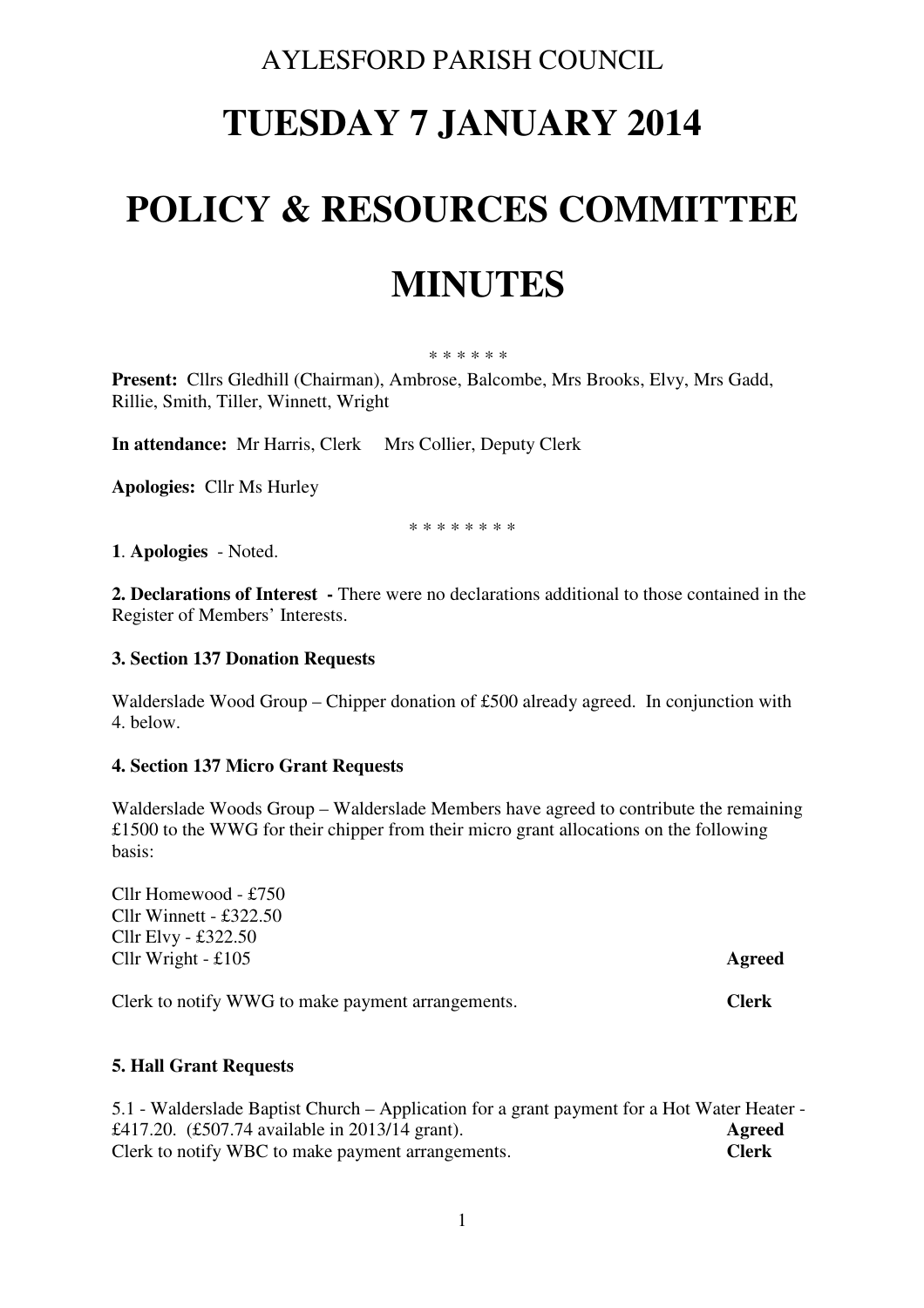5.2 – Aylesford Village Community Centre – Application for a grant payment for floor renovation work - £3683.80. Request for grant payment to come from £2000 2012/13 grant and £1683.80 advance payment from 2013/14 grant. **Agreed**  Clerk to notify AVCC to make payment arrangements. **Clerk** 

Clerk reported that AVCC have now set up a standing order for regular repayments of their outstanding loan.

Clerk is making arrangements with AVCC Management Committee to meet with representatives to discussions on the extension of their lease.

### **Clerk**

### **6. Accounts for Payment –** Payment list attached at **Appendix A.**

Two late payments were added as follows:

| 9832 Janet Collier | £47.49 | Purchase of battery for CCTV laptop |
|--------------------|--------|-------------------------------------|
| 9833 Janet Collier | £36.90 | 2013 Mileage claim                  |

24 payments (including the two late payments) totalling £14003.99 were proposed for payment by Cllr Gledhill, seconded Cllr Elvy and **agreed.** 

### **7. Budget/Precept for 2014/15**

Full set of papers distributed to all Members and attached at **Appendix B** to the bound copy of these minutes. Summary attached to all copies. All figures were recommended by Cllr Gledhill, seconded Cllr Balcombe for agreement at Council on 21 January for forwarding to TMBC by their deadline of 28 January. It was confirmed that the 2013/14 precept figure of £181168 is the same as for 2011/12 and 2012/13.

### **8. Law and Order**

CCTV – Clerk has held discussions with the police CCTV contractor. It has been established that the existing mobile camera, currently situated at The Hollow, is operational and the laptop is now working with a new battery unit installed.

The following was proposed by Cllr Balcombe, seconded Cllr Winnett and **agreed**:

1. Immediate purchase of one new camera **Clerk** 

### 2. All members to consider and inform the Clerk of likely sites for installation points. Police also be asked for suggested sites. **Clerk**

3. When the new Eccles car park progresses, second camera to be purchased as part of that project. Current mobile camera to then be sited permanently at the car park and second new camera to be used around the parish.

### **9. New Eccles Car Park**

Still awaiting contact from Trenport. Clerk is pursuing.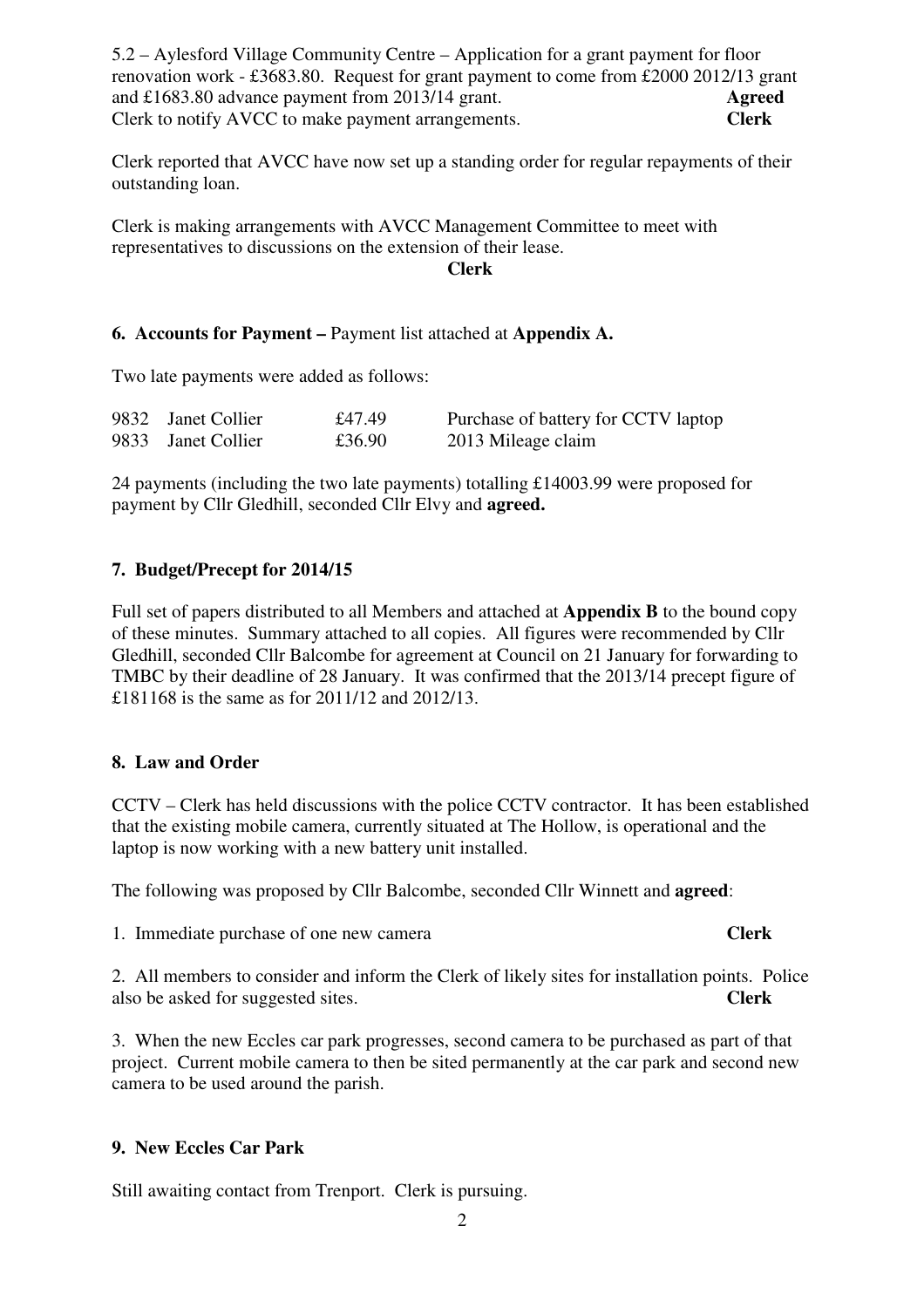See 8.3 above re CCTV.

### **10. Council Policy on Further Allotment Site/Recreational Land**

Land beyond Yoakley Land – Clerk awaiting contact from KCC to discuss.

### **11. Council Policy on Recreation Ground Use**

Final Logo design was agreed at Council on 17 December. Will be first used on MUGA opening sign currently being manufactured and will be put on to headed paper and the website.

Clerk will now move on to looking at signs for individual areas in parish ownership which will include the logo and general Council info (ie. contact details) and then individual site details.

**12. Rugby Club/Netball League** - No report to this meeting.

### **13**. **Flood Defences**

Quarry visit with new owners Aylesford Heritage – Report made to Council 17 December 2013.

Although flood warnings for the stream were issued by the Environment Agency over the Christmas and New Year period, there was no flooding despite the stream reaching its highest level. Regular clearance of the grates were undertaken by Council staff and the EA and EA representatives were in regular attendance around the village monitoring the situation. It appears that works undertaken during 2013 have been effective. Members asked that our appreciation of the works done in 2013 and for their attendance in the village during recent weeks be expressed in a letter of thanks to the EA. **Agreed Clerk** 

There has been a suggestion that the sandbag container should be locked so only authorised personnel can open and issue sandbags but this was rejected by Members who felt ease of access for those in need of the bags should be the priority. Council staff continue to regularly monitor the number and condition of sandbags and the wheelbarrow.

### **14**. **Parish Council Website**

Clerk report on proposals to develop the Council website to incorporate more community focus and links.

Clerk's initial thoughts were considered and **agreed** for further investigation re costs and ease of use. Clerk will discuss with existing webmaster but may need to use a more advanced web designer firm such as the company who designed the new log. **Clerk** 

### **15. Noticeboards**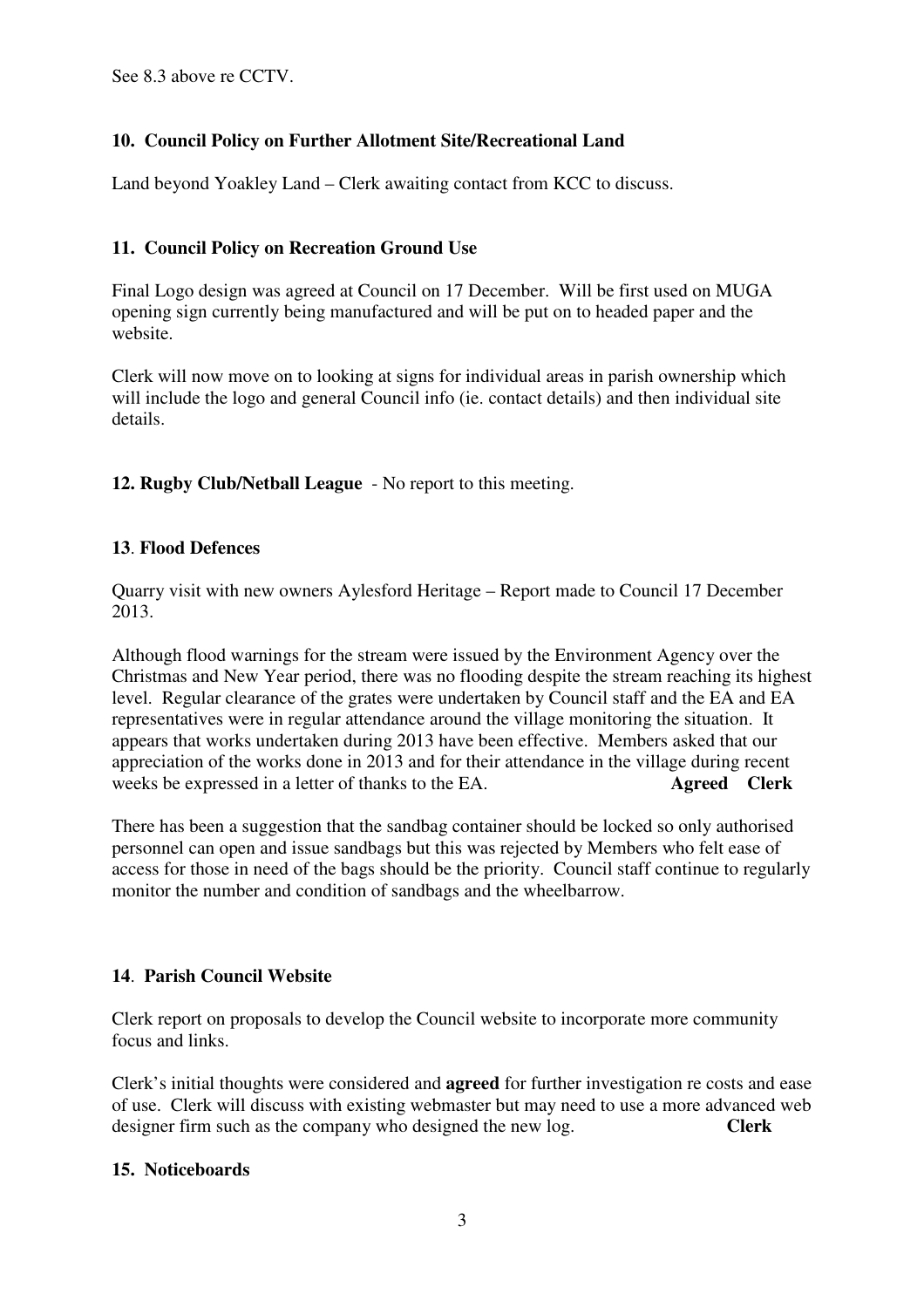Remedial work has been requested from the manufacturer.

### **16. Staffing**

Finance Officer resignation implications.

Michelle leaves to take up her new post as Clerk for Bearsted Parish Council mid February. Clerk has considered three basic options available to the Council for the immediate future:

- 1. Straight replacement advertisement and recruitment
- 2. No replacement and outsourcing financial tasks

### **17. Council Vacancies**

Vacancies still exist as follows:

1 Walderslade; 4 Aylesford South; 1 Eccles

Lloyd Green's resignation to be reported to TMBC. **Clerk** 

Vice Chairman vacancy – It was proposed by Cllr Gledhill, seconded Cllr Mrs Brooks, that Cllr Mrs Gadd be asked to fill the VC vacancy until the May 2014 Annual Meeting. Cllr Mrs Gadd agreed to do this and it was unanimously **agreed.** Members thanked Cllr Mrs Gadd for taking up this role.

### **18. Standing Orders and Financial Regulations Review**

Copy of the revised model **standing orders** recently issued by KALC were distributed to all Members and attached at Appendix C to the bound copy of these minutes. Within the document under each standing order is a comment prepared by the Clerk on whether there has been a change and where there has, a recommendation on whether to adopt in part or full or not at all. Members had reviewed the Clerk's comments and **agreed** them in full. Final document to now be prepared by the Clerk based on this draft. **Clerk** 

In accordance with the recommendation of the Internal Auditor the Clerk has reviewed the Council's financial regulations and proposed changes have been distributed to all Members and attached at Appendix D to the bound copy of these minutes. With the amendment that the Regulations will be reviewed 'annually', these were **agreed.** 

### **19. Digital Mapping and Tree Survey**

**The Clerk reported on a proposal for the introduction of Digital Mapping software from Pear Technology which would record all the Council's assets including the Council's land holdings and the work undertaken at these sites, play equipment and their condition, trees and teir ccondition and requirements for maintenance and the management of the cemetery and allotments. He indicated that whilst it would take time to enter the information that it would be more efficient and potentially reduce costs whilst providing a better service for Parish's customers. He stated that the cost of the software was £2500 with an annual cost of £200 and that the company were also offering 5 years interest free credit.** 

**It was agreed to purchase the Digital Mapping Software from Pear Technology.**